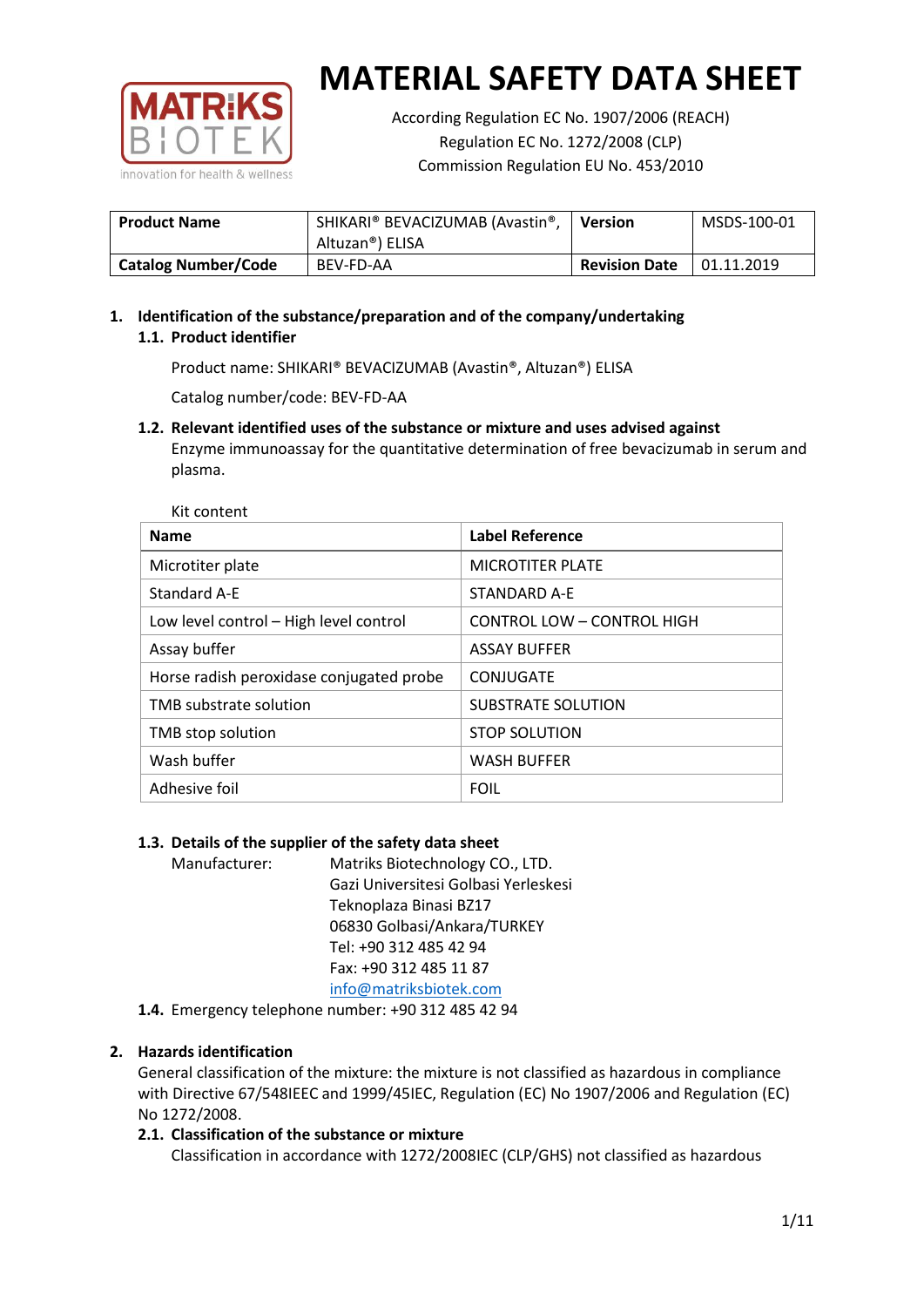

According Regulation EC No. 1907/2006 (REACH) Regulation EC No. 1272/2008 (CLP) Commission Regulation EU No. 453/2010

| <b>Product Name</b>        | SHIKARI® BEVACIZUMAB (Avastin®,<br>Altuzan®) ELISA | <b>Version</b>       | MSDS-100-01 |
|----------------------------|----------------------------------------------------|----------------------|-------------|
| <b>Catalog Number/Code</b> | BEV-FD-AA                                          | <b>Revision Date</b> | 01.11.2019  |

Classification in accordance with 67/548IEEC and 1999/45IEC (DPD) not classified as hazardous

## **2.2. Label elements**

This product is not under labelling according to Regulation (EC) n. 1272/2008

## **2.3. Other hazards**

Results of PBT and vPvB assessment: The substances in the mixture do not meet the PBT/vPvB criteria according to REACH (content <0,1% w/w), annex XIII; the substances in the mixture are not included in the Candidate List of SVHC.

**Note:** This product is intended for laboratory use by professional uses only. Use appropriate personal protective equipment while working with the reagents provided.

## **3. Composition/information on ingredients**

#### **3.1. Substances**

| <b>Stop Solution</b>                                                                                 |                                                                                                                               |
|------------------------------------------------------------------------------------------------------|-------------------------------------------------------------------------------------------------------------------------------|
| Ingredient                                                                                           | Hydrochloric Acid (HCL) Index No. 017-002-01-X                                                                                |
| CAS No (EC No)                                                                                       | 7647-01-0(231-595-7)                                                                                                          |
| Containing Conc. (%)                                                                                 | <5,0* (Dilution is not classified as hazardous<br>according to the European Regulation<br>67/548/EEC and 1272/2008/EC)        |
| Classification according to regulation (EC) No 1272/2008 (CLP) (related to the concentrated<br>form) |                                                                                                                               |
| Hazard Class and Category Codes(s)                                                                   | Skin Corr. 1B STOT SE 3                                                                                                       |
| Hazard Statement Code(s)                                                                             | H314, H335                                                                                                                    |
| Pictogram, Signal Word Code(s)                                                                       | GHS05, GHS07, Dgr                                                                                                             |
| Specific Conc. Limits, M-factors                                                                     | Skin Corr. 1B; H314: C≥25%<br>Skin Irrit. 2; H315: 10% ≤ C < 25 %<br>Eye Irrit. 2, H319: 10%≤C<25 %<br>STOT SE 3; H355: C≥10% |
| Directive 67/548/EEC                                                                                 | C; R34-37: C≥25%<br>Xi; R36/37/38: 10%≤C<25%                                                                                  |

#### **3.2. Mixtures**

| <b>Standards, Controls, Assay Buffer</b> |                                     |
|------------------------------------------|-------------------------------------|
| Ingredient                               | Sodium Azide Index no. 011-004-00-7 |
| CAS No (EC No)                           | 26628-22-8 (247-852-1)              |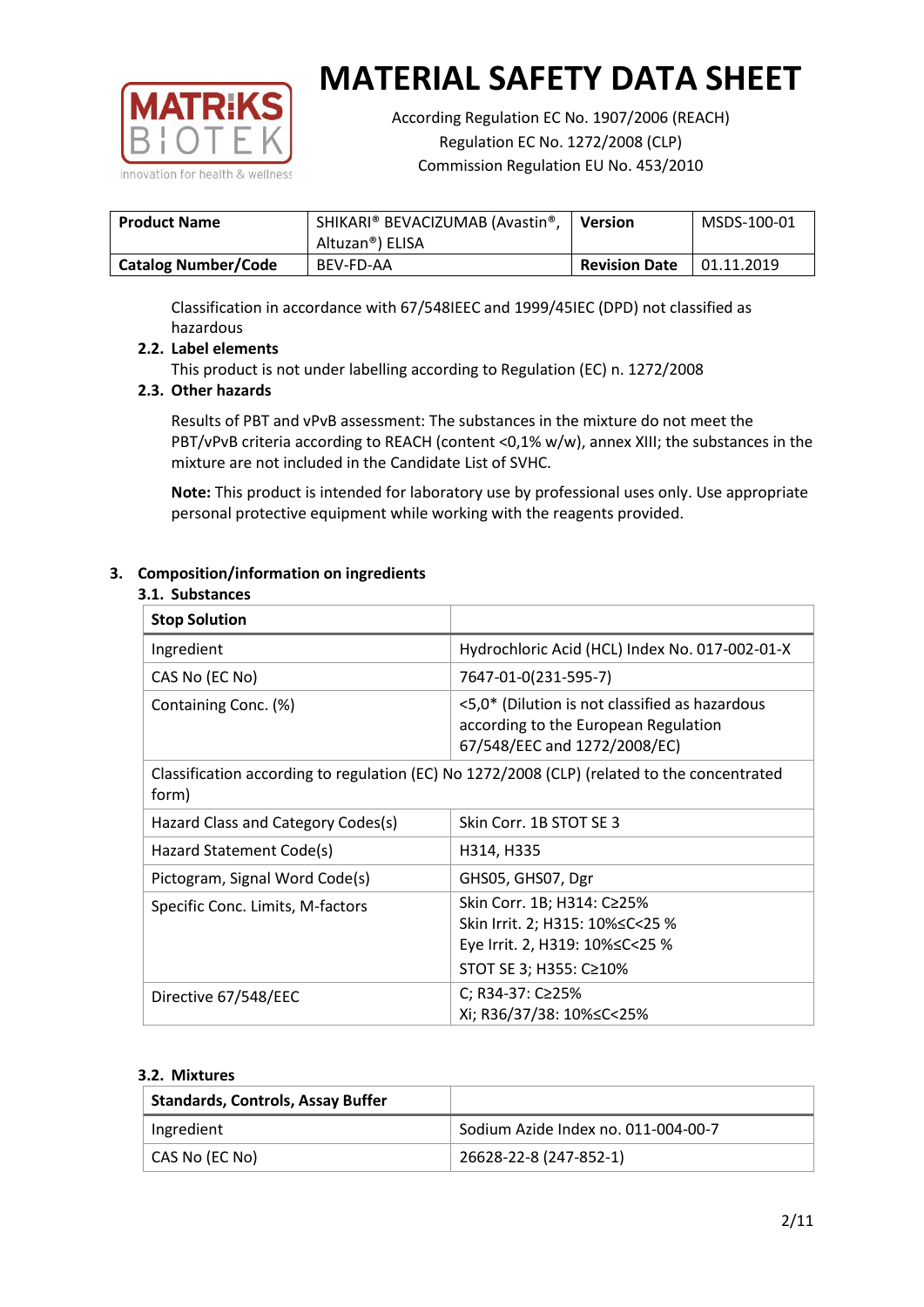

According Regulation EC No. 1907/2006 (REACH) Regulation EC No. 1272/2008 (CLP) Commission Regulation EU No. 453/2010

| <b>Product Name</b>        | SHIKARI® BEVACIZUMAB (Avastin®,<br>Altuzan®) ELISA | <b>Version</b>       | MSDS-100-01 |
|----------------------------|----------------------------------------------------|----------------------|-------------|
| <b>Catalog Number/Code</b> | BEV-FD-AA                                          | <b>Revision Date</b> | 01.11.2019  |

| Containing Conc. (%)                                                                                 | <0,001 % (Dilution is not classified as hazardous<br>according to the European Regulation<br>67/548/EEC and 1272/2008/EC) |  |
|------------------------------------------------------------------------------------------------------|---------------------------------------------------------------------------------------------------------------------------|--|
| Classification according to regulation (EC) No 1272/2008 (CLP) (related to the concentrated<br>form) |                                                                                                                           |  |
| Hazard Class and Category Codes(s)                                                                   | Acute Tox. 2 (oral)                                                                                                       |  |
|                                                                                                      | Acute Tox. 1 (dermal)                                                                                                     |  |
|                                                                                                      | STOT RE 2                                                                                                                 |  |
|                                                                                                      | Acute Aquatic 1                                                                                                           |  |
|                                                                                                      | <b>Aquatic Chronic 1</b>                                                                                                  |  |
| Hazard Statement Code(s)                                                                             | H300, H310, H373, H400, H410                                                                                              |  |
| Pictogram, Signal Word Code(s)                                                                       | GHS06, GHS08, GHS09                                                                                                       |  |
| Specific Conc. Limits, M-factors                                                                     | M-Factor-Aquatic Acute:1                                                                                                  |  |
| Directive 67/548/EEC                                                                                 | R23/24/25-36/37/38-50/53                                                                                                  |  |

| Conjugate                          |                                                                                                                                                  |
|------------------------------------|--------------------------------------------------------------------------------------------------------------------------------------------------|
| Ingredient                         | Proclin 150 Index no. 613-167-00-5                                                                                                               |
|                                    | Proclin 150 is a mixture of substances of the<br>components, 5-Chloro-2-methyl-4-isothiazolin-3-<br>one and 2-Methyl-2H -isothiazol-3-one (3:1). |
| CAS No (EC No)                     | 55965-84-9                                                                                                                                       |
| Containing Conc. (%)               | <0,0015% (Dilution is not classified as hazardous<br>according to the European Regulation<br>67/548/EEC and 1272/2008/EC)                        |
| form)                              | Classification according to regulation (EC) No 1272/2008 (CLP) (related to the concentrated                                                      |
| Hazard Class and Category Codes(s) | Acute Tox, 3                                                                                                                                     |
|                                    | Skin Corr. 1B                                                                                                                                    |
|                                    | Skin Sens. 1                                                                                                                                     |
|                                    | Acute Aquatic 1                                                                                                                                  |
|                                    | <b>Aquatic Chronic 1</b>                                                                                                                         |
| Hazard Statement Code(s)           | H301, H311, H314, H317, H331, H400, H410                                                                                                         |
| Pictogram, Signal Word Code(s)     | GHS05, GHS07, GHS09                                                                                                                              |
| Specific Conc. Limits, M-factors   | ≥0,6%: Skin Corr. 1B, H314<br>0,06 - < 0,6%: Skin Irrit. 2, H315<br>0,06 - < 0,6 %: Eye Irrit. 2, H319                                           |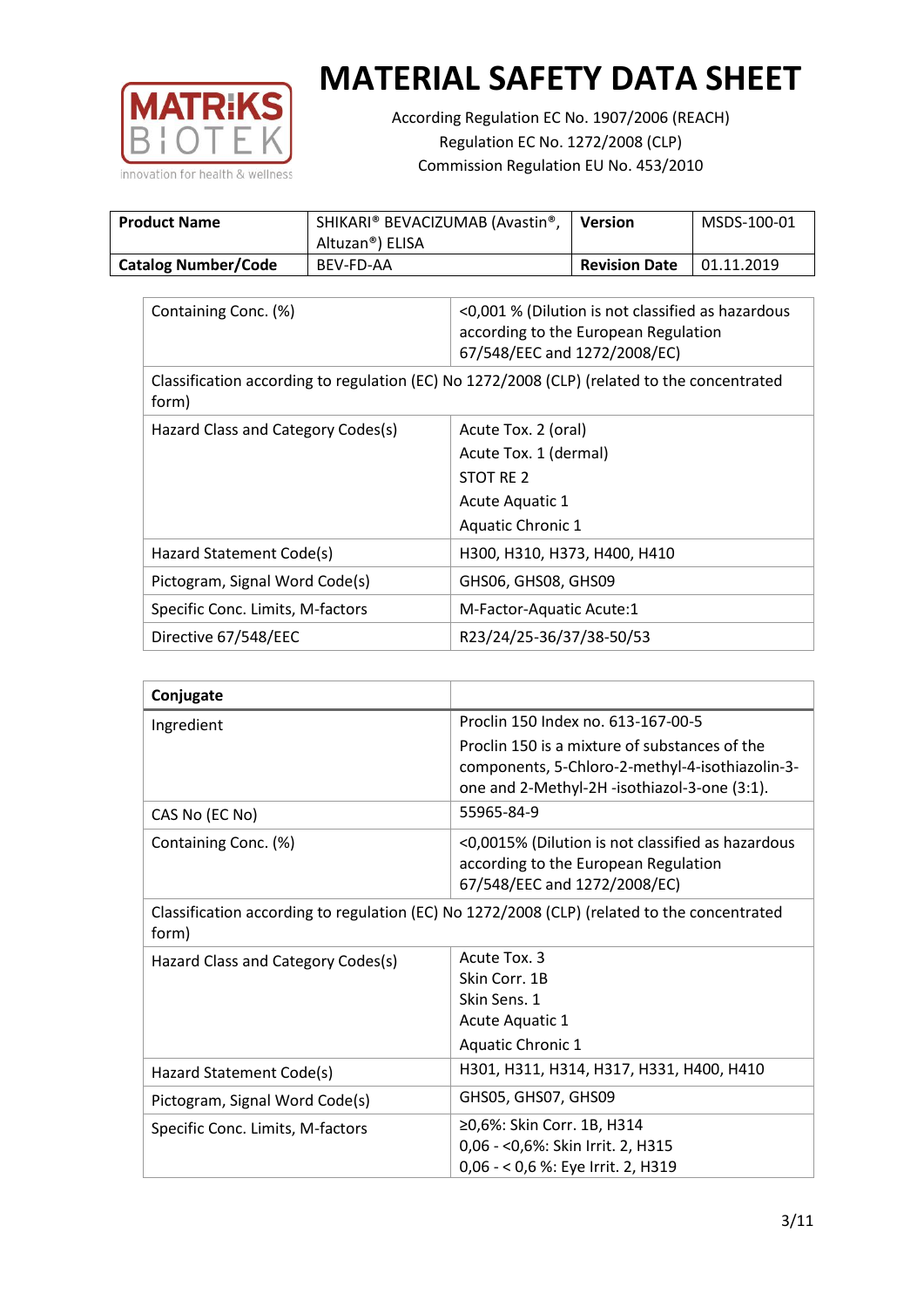

According Regulation EC No. 1907/2006 (REACH) Regulation EC No. 1272/2008 (CLP) Commission Regulation EU No. 453/2010

| <b>Product Name</b>        | SHIKARI® BEVACIZUMAB (Avastin®,<br>Altuzan®) ELISA | <b>Version</b>       | MSDS-100-01 |
|----------------------------|----------------------------------------------------|----------------------|-------------|
| <b>Catalog Number/Code</b> | BEV-FD-AA                                          | <b>Revision Date</b> | 01.11.2019  |

|                      | ≥0,0015 %: Skin Sens. 1, H317    |
|----------------------|----------------------------------|
|                      | M-Factor - Aquatic Acute: 10     |
| Directive 67/548/EEC | T; N R:23/24/25-34-35-50/53      |
|                      | $5: (2-)26-28-36/37/39-45-60-61$ |

#### **4. First-aid measures**

## **4.1. Description of first aid measures**

General advice: No special measures required. Consult physician in case of complaints. If inhaled: Supply fresh air.

In case of skin contact: Immediately flush skin with plenty of water. Cold water may be used. Remove contaminated clothing and shoes.

In case of eye contact: Check for and remove any contact lenses. Immediately flush eyes with plenty of water for at least 15 minutes. Cold water may be used. If swallowed: Rinse mouth with plenty of water

## **4.2. Most important symptoms and effects, both accurate and delayed**

There are no hazards under normal use conditions. Direct contact with eyes may cause slight and temporary irritation. Swallowing of larger amounts may lead to stomachache, vomiting or diarrhea.

## **4.3. Indication of any immediate medical attention and special treatment needed** No specific therapy known. Use supportive and symptomatic treatment.

## **5. Fire-fighting measures**

## **5.1. Extinguishing media**

Suitable extinguishing media: Water spray, alcohol resistant foam, dry-powder, carbon dioxide

Unsuitable extinguishing media: Direct water stream

- **5.2. Special hazards arising from the substance mixture** To the best of our knowledge, no special hazards can be defined
- **5.3. Advice for fire-fighters** No data available.

## **6. Accidental release measures**

- **6.1. Personal precautions, protective equipment and emergency procedures** Wear appropriate protective gloves and clothes.
- **6.2. Environmental precautions**

Dilute with plenty of water. Do not allow to enter sewers/surface or ground water.

#### **6.3. Methods and materials for containment and cleaning up**

Absorb with liquid-binding material (sand, diatomite, acid binders, universal binders, sawdust).

**6.4. Reference to other sections**

For personal protection see section 8.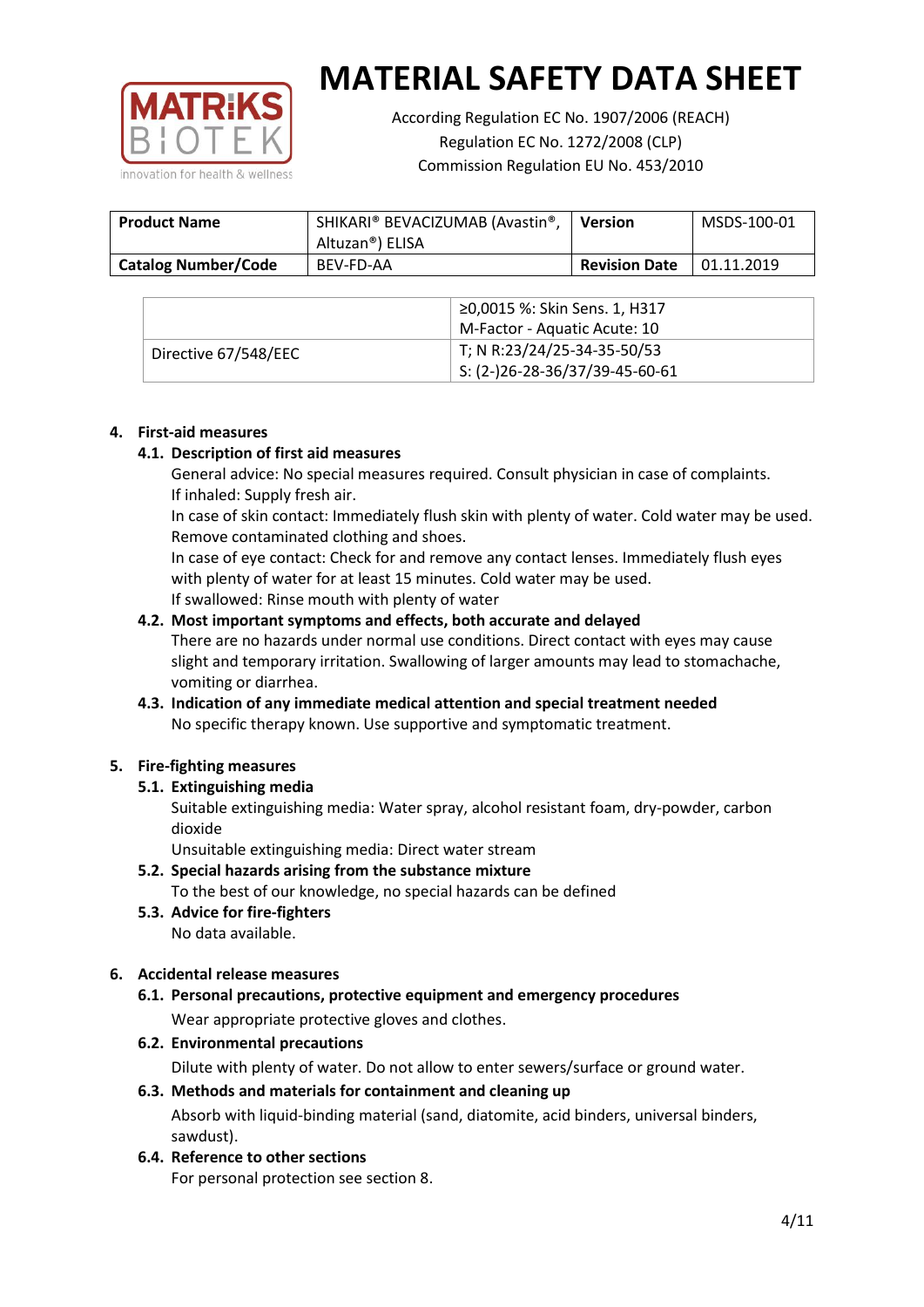

According Regulation EC No. 1907/2006 (REACH) Regulation EC No. 1272/2008 (CLP) Commission Regulation EU No. 453/2010

| <b>Product Name</b>        | SHIKARI® BEVACIZUMAB (Avastin®,<br>Altuzan®) ELISA | Version              | MSDS-100-01 |
|----------------------------|----------------------------------------------------|----------------------|-------------|
| <b>Catalog Number/Code</b> | BEV-FD-AA                                          | <b>Revision Date</b> | 01.11.2019  |

For disposal see section 13.

## **7. Handling and storage**

## **7.1. Precautions for safe handling**

Use all reagents in accordance with the relevant package insert provided with the product. Do not smoke, eat, drink or apply cosmetics in areas where kit reagents are handled. Wear disposable latex gloves when handling reagents.

Never pipet by mouth and avoid contact of reagents and specimens with skin and mucous membranes.

Handling should be done in accordance with the procedures defined by an appropriate national biohazard safety guideline or regulation.

Use all reagents in accordance with the relevant package insert provided with the product.

## **7.2. Conditions for safe storage, including any incompatibilities**

Store in tightly closed original packages or appropriately labeled alternate vessels. Store in dry, bunded areas. Keep away from direct sunlight and heat sources. Recommended storage temperature: 10-30°C (shipment), 2-8°C (long term storage). Protect from freezing. Keep away from food and drinks. Keep away from acids and heavy metals. Keep out of the reach of children.

## **7.3. Specific end uses**

For EU diagnostic product. For the rest of the world "Research use only".

## **8. Exposure controls/personel protection**

#### **8.1. Control parameters**

Indicative occupational exposure limit ES (2000/39IEC, Directive 2006/15IEC and Directive 2009/161IEC):

| <b>CAS</b> | <b>Substance</b> | Indicative occupational exposure limit |                         |
|------------|------------------|----------------------------------------|-------------------------|
|            | name             |                                        |                         |
| 26628-22-8 | Sodium Azide     | OEL mean (time-weighted 8 h):          | $0,1 \,\mathrm{mg/m^3}$ |
|            |                  | OEL short term (LS min):               | 0,3                     |
|            |                  | Notation: Skin                         |                         |

National work-place occupational exposure limits (only selected lands are displayed):

| <b>CAS</b> | <b>Substance</b> | <b>Occupational exposure limits</b> |                         |
|------------|------------------|-------------------------------------|-------------------------|
|            | name             |                                     |                         |
| 26628-22-8 | Sodium Azide     | Turkey                              |                         |
|            |                  | PEL:                                | $0,1 \,\mathrm{mg/m^3}$ |
|            |                  | $NPEL-P$ :                          | 0,3 mg/m <sup>3</sup>   |
|            |                  | D - absorb through skin             |                         |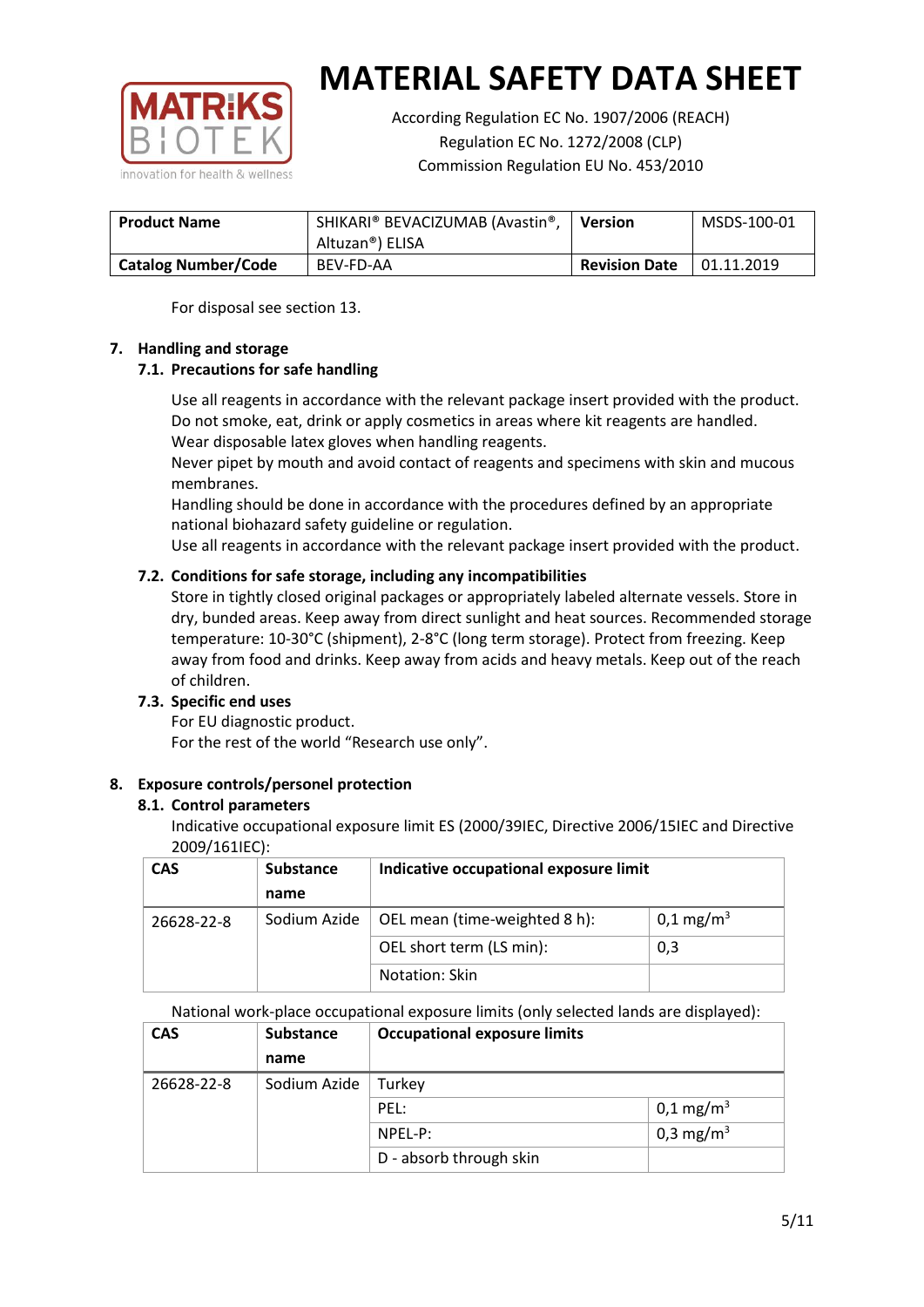

According Regulation EC No. 1907/2006 (REACH) Regulation EC No. 1272/2008 (CLP) Commission Regulation EU No. 453/2010

| <b>Product Name</b>        | <sup>I</sup> SHIKARI® BEVACIZUMAB (Avastin®,<br>Altuzan®) ELISA | Version              | MSDS-100-01 |
|----------------------------|-----------------------------------------------------------------|----------------------|-------------|
| <b>Catalog Number/Code</b> | BEV-FD-AA                                                       | <b>Revision Date</b> | 01.11.2019  |

| I – irritating to mucosa (eye, airways) |                         |
|-----------------------------------------|-------------------------|
| and skin                                |                         |
| Government Regulation no.               |                         |
| 361/2007 Coll.                          |                         |
| Slovakia                                |                         |
| NPEL mean:                              | $0,1 \text{ mg/m}^3$    |
| NPEL short-term:                        | 0,3 mg/m <sup>3</sup>   |
| Note K: absorbed through skin           |                         |
| Regulation 300/2007 Coll. (SK),         |                         |
| Appendix 1                              |                         |
| Germany                                 |                         |
| AGW - time weighted mean:               | 0,2 mg/m <sup>3</sup>   |
| Short-term factor:                      | 2(1)                    |
| 1RGS-900                                |                         |
| United Kingdom                          |                         |
| TWA:                                    | $0,1 \,\mathrm{mg/m^3}$ |
| STEL:                                   | 0,3 mg/m <sup>3</sup>   |
| France                                  |                         |
| TWA:                                    | $0,1 \text{ mg/m}^3$    |
| STEL:                                   | 0,3 mg/m <sup>3</sup>   |

## Other recommended values: not set

| <b>CAS</b> | Substance name $\vert$ OEL - equivalents |   |
|------------|------------------------------------------|---|
|            | $\overline{\phantom{0}}$                 | - |
|            |                                          |   |

Indicative biological limits (Turkey, *432/2003* Coll.): not set

| Substance                | Evaluated as             | Limit values             |
|--------------------------|--------------------------|--------------------------|
| $\overline{\phantom{0}}$ | $\overline{\phantom{0}}$ | $\overline{\phantom{0}}$ |

DNEL: not available for the mixture. PNEC: not available for the mixture.

#### **8.2. Exposure controls**

General hygiene directives should be considered.

Keep away from food stuffs and beverages. Wash hands before breaks and at the end of the working day

#### **Personal protective equipment:**

| <b>Respiratory protection:</b> | Not required                                                      |  |
|--------------------------------|-------------------------------------------------------------------|--|
| Skin protection                | Protective gloves of nitrile or nature latex, satisfying the norm |  |
|                                | <b>DIN EN 455</b>                                                 |  |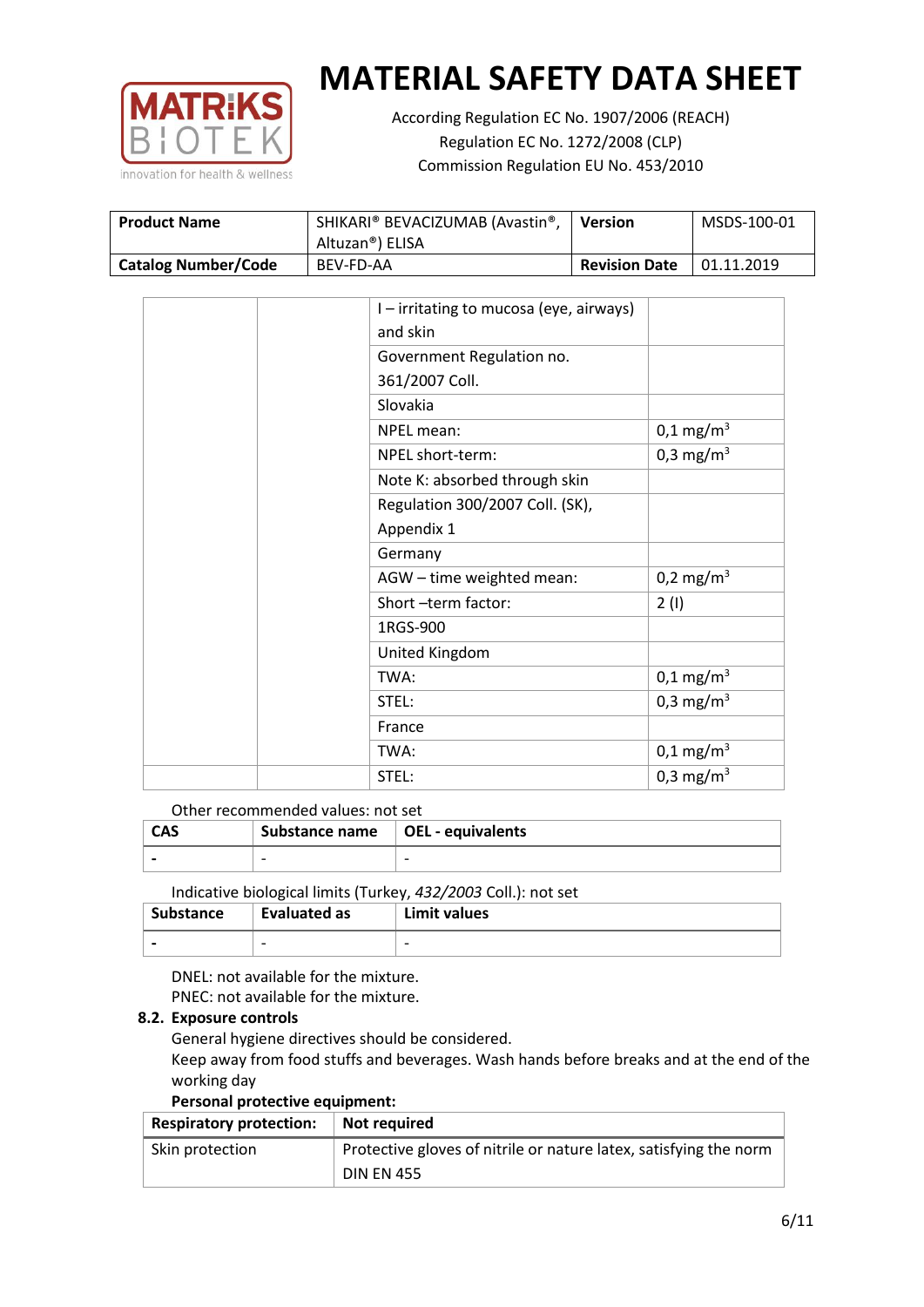

According Regulation EC No. 1907/2006 (REACH) Regulation EC No. 1272/2008 (CLP) Commission Regulation EU No. 453/2010

| <b>Product Name</b>        | SHIKARI® BEVACIZUMAB (Avastin®,<br>Altuzan®) ELISA | <b>Version</b>       | MSDS-100-01 |
|----------------------------|----------------------------------------------------|----------------------|-------------|
| <b>Catalog Number/Code</b> | BEV-FD-AA                                          | <b>Revision Date</b> | 01.11.2019  |

| Eye/Face protection | Safety glasses with side shields confirming to EN 166 (EN),<br>NIOSH (US) |
|---------------------|---------------------------------------------------------------------------|
| Body protection     | Impenetrable protective clothing                                          |

## **9. Physical and chemical properties**

# **9.1. Information on basic physical and chemical properties**

| <b>COMPONENT</b>       | <b>APPEARANCE</b> | <b>ODOR</b>     | pH             |
|------------------------|-------------------|-----------------|----------------|
| Microtiter plate       | Solid, white      | <b>Odorless</b> | Not applicable |
| Standards and controls | Liquid, colorless | <b>Odorless</b> | $7,4 \pm 0,05$ |
| Conjugate              | Liquid, red       | <b>Odorless</b> | $7,4 \pm 0,05$ |
| Assay buffer           | Liquid, blue      | <b>Odorless</b> | $7,4 \pm 0,05$ |
| Substrate solution     | Liquid, colorless | Odorless        | $3,6 - 3,8$    |
| Stop solution          | Liquid, colorless | Odorless        | ${<}1$         |
| Wash buffer            | Liquid, colorless | Odorless        | $7,4 \pm 0,05$ |

| <b>For All Components</b>                    |                                              |  |  |
|----------------------------------------------|----------------------------------------------|--|--|
| Odor threshold                               | No data available                            |  |  |
| Melting point/freezing point                 | No data available                            |  |  |
| Initial boiling point and range              | No data available                            |  |  |
| Flash point                                  | No data available                            |  |  |
| <b>Evaporation rate</b>                      | No data available                            |  |  |
| Flammability (solid, gas)                    | No data available                            |  |  |
| Upper/lower flammability or explosive limits | No data available                            |  |  |
| Vapour pressure                              | No data available                            |  |  |
| Vapour density                               | No data available                            |  |  |
| Relative density                             | No data available                            |  |  |
| Solubility(ies)                              | Fully miscible                               |  |  |
| Partition coefficient: n-octanol water       | No data available                            |  |  |
| Auto-ignition temperature                    | Product is not self-igniting                 |  |  |
| Decomposition temperature                    | No data available                            |  |  |
| Viscosity                                    | No data available                            |  |  |
| <b>Explosive properties</b>                  | Product does not present an explosion hazard |  |  |
| Oxidizing properties                         | No data available                            |  |  |

# **9.2. Other information**

No other information available.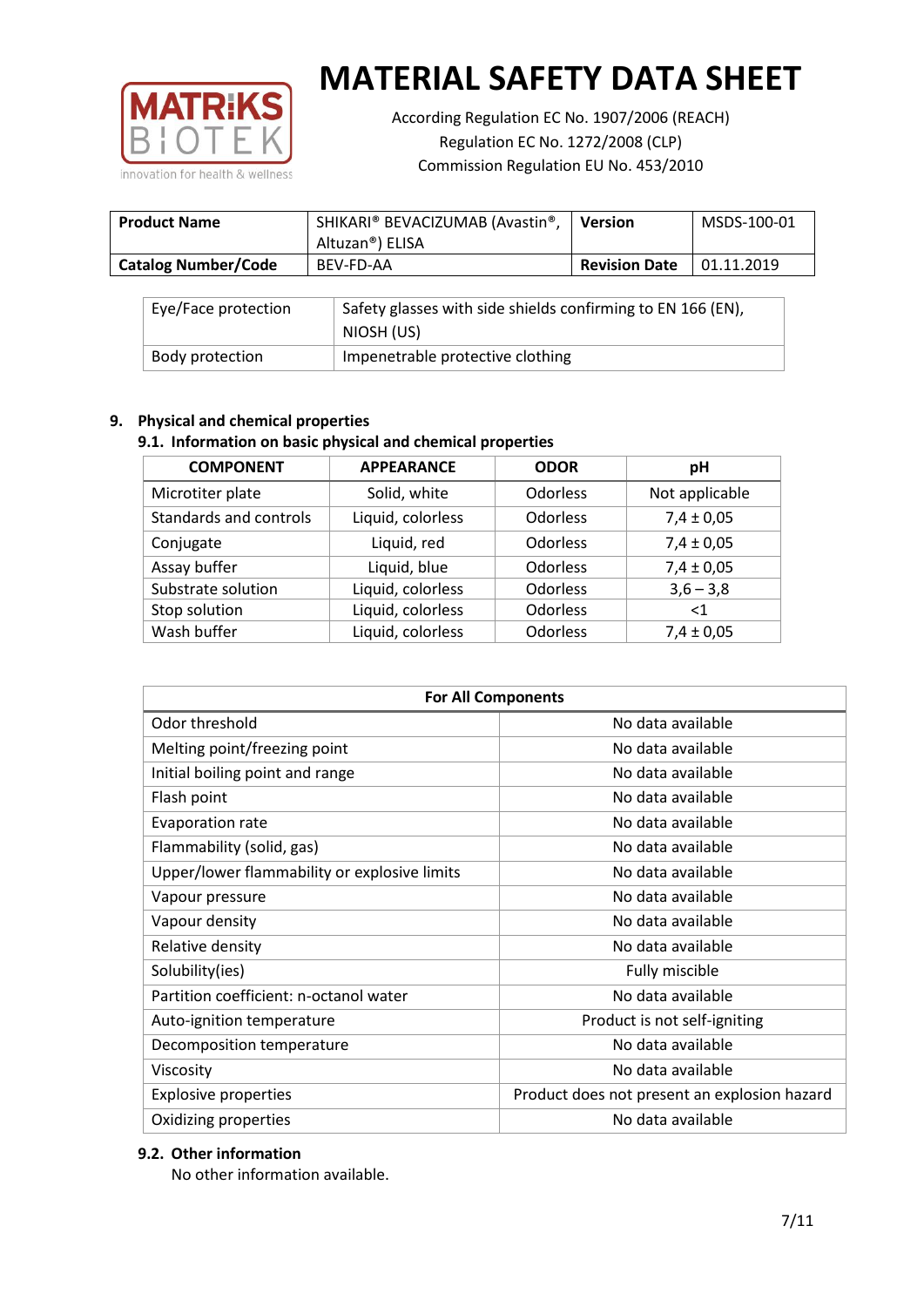

According Regulation EC No. 1907/2006 (REACH) Regulation EC No. 1272/2008 (CLP) Commission Regulation EU No. 453/2010

| <b>Product Name</b>        | SHIKARI® BEVACIZUMAB (Avastin®,<br>Altuzan®) ELISA | <b>Version</b>       | MSDS-100-01 |
|----------------------------|----------------------------------------------------|----------------------|-------------|
| <b>Catalog Number/Code</b> | BEV-FD-AA                                          | <b>Revision Date</b> | 01.11.2019  |

## **10. Stability and reactivity**

## **10.1. Reactivity**

Not reactive under normal conditions of storage and manipulation. Sodium azide has been reported to form lead or copper azide in laboratory plumbing (heavy metals) which may explode on percussion. Treatment of sodium azide with strong acids gives hydrazoic acid, which is also extremely toxic.

## **10.2. Chemical stability**

Mixture is chemically stable under normal conditions of storage and manipulation. Overheating may cause thermal decomposition.

## **10.3. Possibility of hazardous reactions**

Sodium azide has been reported to form lead or copper azide in laboratory plumbing (heavy metals) which may explode on percussion.

#### **10.4. Conditions to avoid**

Stable under normal conditions. Keep away from direct sunlight and heat sources. Do not mix with strong acids and heavy metals.

#### **10.5. Incompatible materials**

Strong acids, heavy metals, halogenated hydrocarbons.

## **10.6. Hazardous decomposition products**

Material does not decompose at ambient temperatures. Incomplete combustion and thermolysis may produce toxic, irritating and flammable decomposition products (such as carbon monoxide, carbon dioxide, sooth, aldehydes and other products of organic compounds decomposition, sulfur / nitrogen oxides).

#### **11. Toxicological information**

## **11.1. Information on toxicological effects**

## **11.1.1. Acute toxicity**

Based on available data, the classification criteria are not met. Based on composition, the mixture has low acute toxicity and no adverse effects for human health are expected under applicable conditions of exposure sodium azide.

## **11.1.2. Skin corrosion/irritation**

Based on available data, the classification criteria are not met. Prolonged or repeated skin contact may cause mild irritation and dermatitis (skin inflammation). However, these effects do not required classification

## **11.1.3. Serious eye damage/irritation**

Based on available data, the classification criteria are not met. Direct contact with eyes may cause slight and temporary irritation. However, these effects do not required classification

## **11.1.4. Respiratory or skin sensitization**

Based on available data, the classification criteria are not met. Compounds have no sensitization effects.

#### **11.1.5. Germ cell mutagenicity**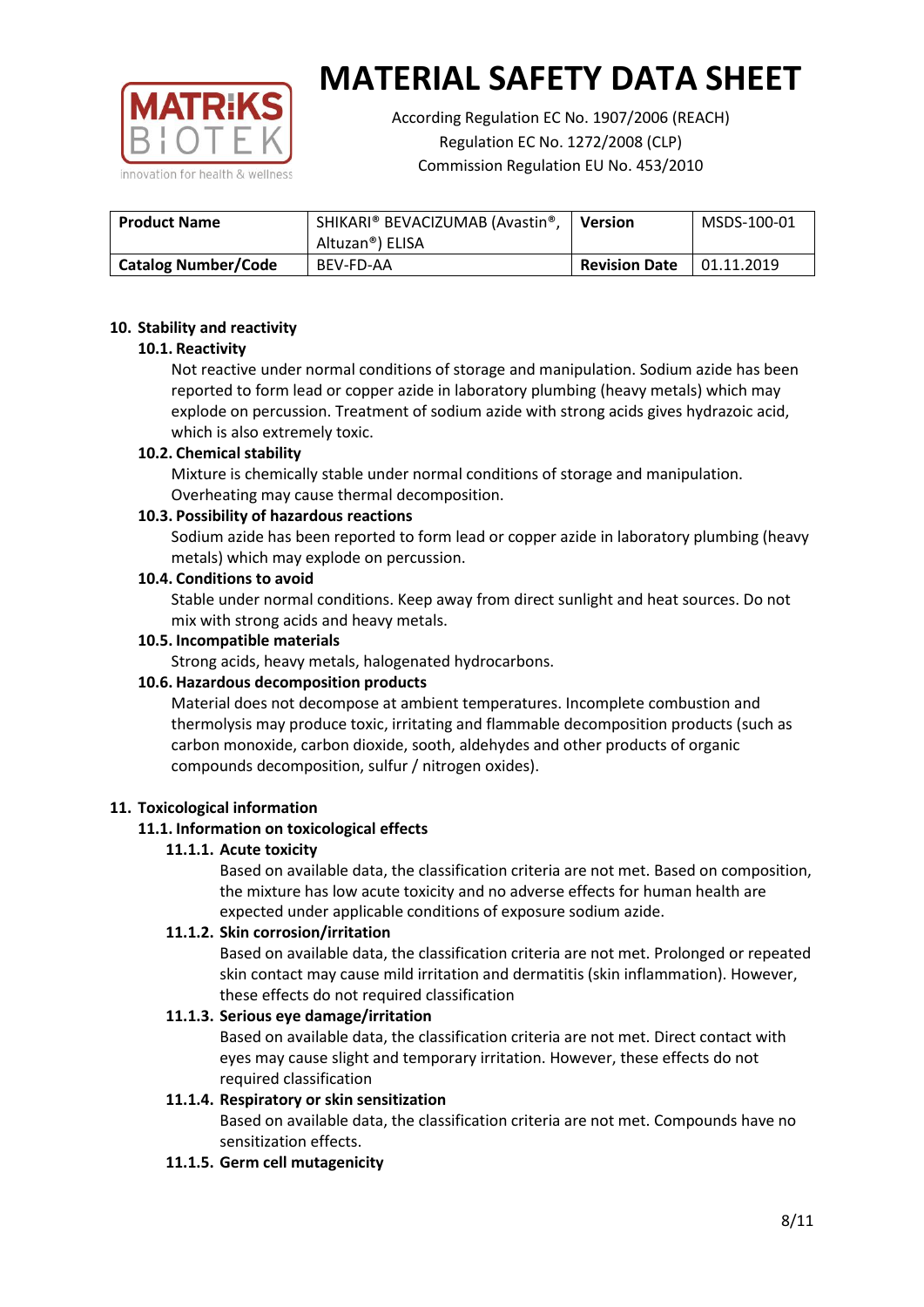

According Regulation EC No. 1907/2006 (REACH) Regulation EC No. 1272/2008 (CLP) Commission Regulation EU No. 453/2010

| <b>Product Name</b>        | SHIKARI® BEVACIZUMAB (Avastin®,<br>Altuzan®) ELISA | <b>Version</b>       | MSDS-100-01 |
|----------------------------|----------------------------------------------------|----------------------|-------------|
| <b>Catalog Number/Code</b> | BEV-FD-AA                                          | <b>Revision Date</b> | 01.11.2019  |

Based on available data, the classification criteria are not met. Compounds have no potential for mutagenic activity.

## **11.1.6. Carcinogenicity**

Based on available data, the classification criteria are not met. Compounds have no potential for carcinogenic activity.

## **11.1.7. Reproductive toxicity**

Based on available data, the classification criteria are not met. Compounds have no potential for reproductive toxicity.

## **11.1.8. STOT-single exposure**

Based on available data, the classification criteria are not met

## **11.1.9. STOT-repeated exposure**

Based on available data, the classification criteria are not met.

## **11.1.10. Aspiration hazard**

Based on available data, the classification criteria are not met.

## **12. Ecological information**

#### **12.1. Toxicity**

No data available.

- **12.2. Persistence and degradability** No data available.
- **12.3. Bio accumulative potential** No data available.

**12.4. Mobility in soil**

No data available.

## **12.5. Results of PBT and vPvB assessment**

The substances in the mixture do not meet the PBT/vPvB criteria according to REACH, annex XIII (content <0,1% w/w); the substances in the mixture are not included in the Candidate List of SVHC.

#### **12.6. Other adverse effects** No data available.

## **13. Disposal considerations**

## **13.1. Waste treatment methods**

Product: Waste should be disposed of in accordance with federal, state and local environmental control regulations. Must not be composed together with household garbage.

Uncleaned packaging: Waste should be disposed of in accordance with federal, state and local environmental control regulations. Must not be composed together with household garbage.

General notes: Water hazard class 1 (German Regulation) (Self-assessment): Slightly hazardous for water. Do not allow undiluted product or large quantities of it to reach ground water, water course or sewage system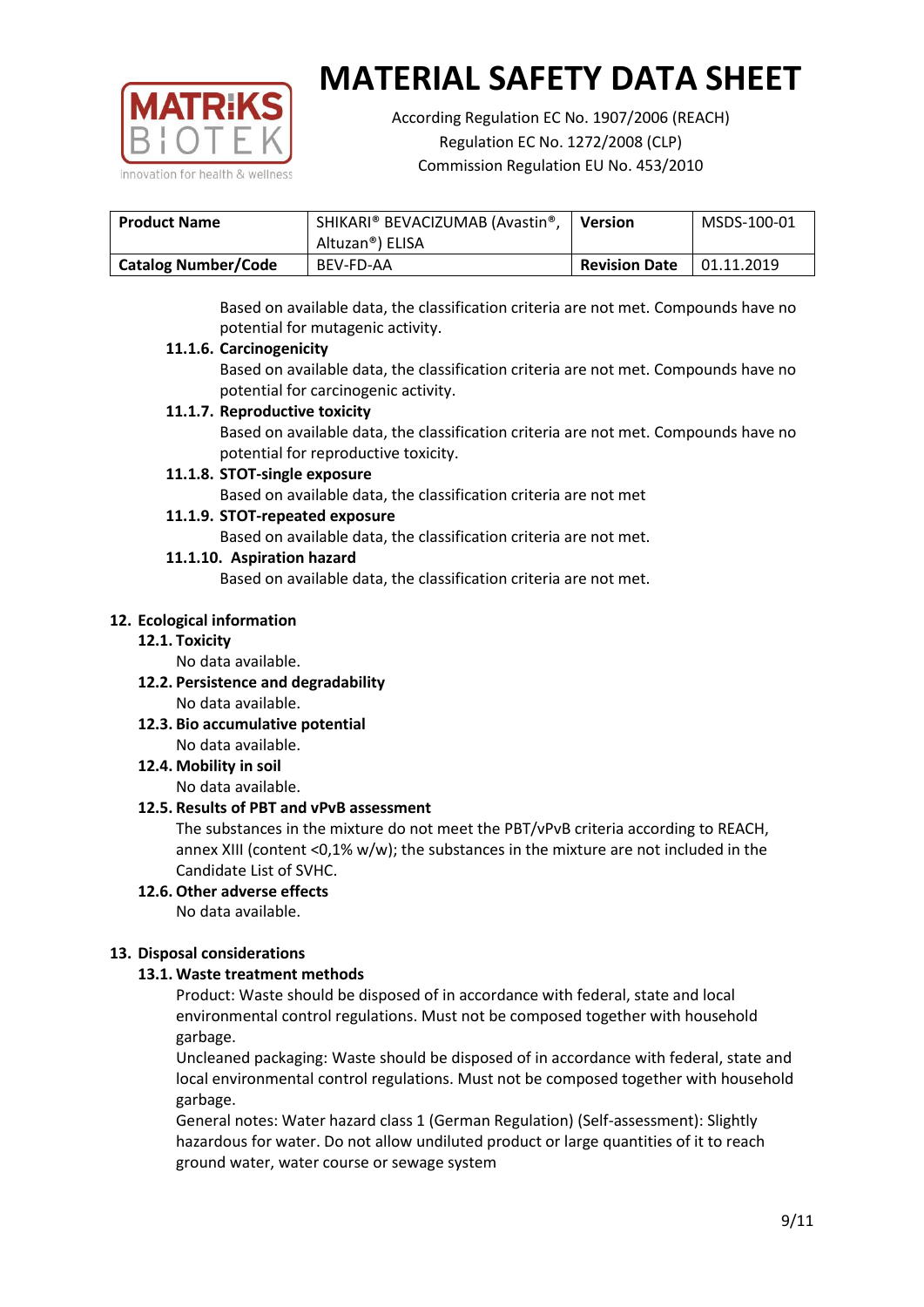

According Regulation EC No. 1907/2006 (REACH) Regulation EC No. 1272/2008 (CLP) Commission Regulation EU No. 453/2010

| <b>Product Name</b>        | SHIKARI® BEVACIZUMAB (Avastin®,<br>Altuzan®) ELISA | <b>Version</b>       | MSDS-100-01 |
|----------------------------|----------------------------------------------------|----------------------|-------------|
| <b>Catalog Number/Code</b> | BEV-FD-AA                                          | <b>Revision Date</b> | 01.11.2019  |

## **14. Transport information**

The mixture is not classified as dangerous for transport according to ADR/RID/IMDG/ICAO/IATA/ DGR

- **14.1. UN number:** None
- **14.2. Un proper shipping name:** None
- **14.3. Transport hazard class(es):** None
- **14.4. Packing group:** None
- **14.5. Environmental hazards:** None
- **14.6. Special precautions for user:** Not applicable.
- **14.7. Transport in bulk according to Annex II of MARPOL 73/78 and the IBC Code:** Not applicable.

#### **15. Regulatory information**

This Safety Data Sheet is prepared according to;

REGULATION (EC) No 1907/2006 OF THE EUROPEAN PARLIAMENT AND OF THE COUNCIL of 18 December 2006 concerning the Registration, Evaluation, Authorization and Restriction of Chemicals (REACH), establishing a European Chemicals Agency, amending Directive 1999/45/EC and repealing Council Regulation (EEC) No 793/93 and Commission Regulation (EC) No 1488/94 as well as Council Directive 76/769/EEC and Commission Directives 91/155/EEC, 93/67/EEC, 93/105/EC and 2000/21/EC

## **15.1. Safety, health and environmental regulations/legislation specific for the substance or mixture**

No data available.

## **15.2. Chemical safety assessment**

No data available.

#### **16. Other information**

# **16.1. "H code" and "R Phrases" used in this document**

| H301 | Toxic if swallowed |
|------|--------------------|
|------|--------------------|

- H311 Toxic in contact with skin
- H314 Causes severe skin burns and eye damage
- H315 Causes skin irritation
- H317 May cause an allergic skin reaction
- H319 Cause serious eye irritation
- H331 Toxic if inhaled
- H335 May cause respiratory irritation
- H400 Very toxic to aquatic life